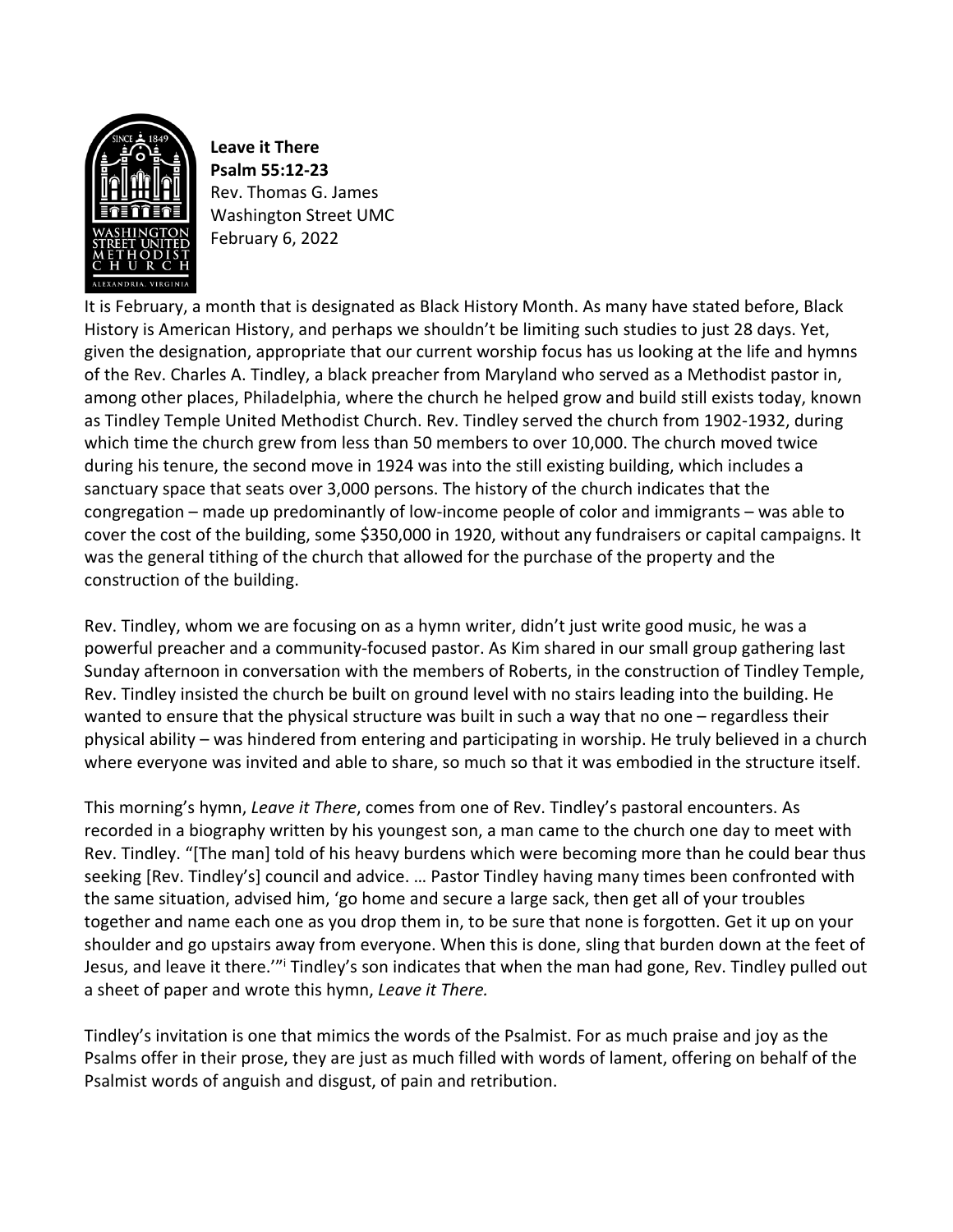I have heard this a number of times, where someone is upset, angry at God … or a friend … or a situation … and another person of good faith tries to drop a platitude on them, saying, "It's ok, God will take care of you. There's no need to be so angry." *Friends, voicing our anger is part of our faith tradition.* The scripture don't just invite us to voice our anger, it give us the words to use in moments of such trouble.

Psalm 55 opens up with the Psalmist offering words of complaint against the brokenness of society at large. The Psalmist offers in the first half of this Psalm, prior to our reading this morning, "My heart is in anguish within me, the terrors of death have fallen upon me. Fear and trembling come upon me, and horror overwhelms me. … Confuse, O Lord, confound their speech; for I see violence and strife in the city. Day and night they go around it on its walls, and iniquity and trouble are within it; ruin is in its midst; oppression and fraud do not depart from its market place."

The Psalmist is lamenting the evil that exists within the community at large. Perhaps that is a sentiment to which you can relate. Perhaps you see all too well first hand, through work or personal endeavor, the ways in which society is filled with violence and strife. Perhaps you have encountered the iniquities of our society for yourself. Perhaps you can bear witness to the ways our capitalistic society – our modern-day market place equivalent – is filled with oppression and fraud.

If you have ever bemoaned the brokenness of our societal structures, you are in good company with the Psalmist. We are not invited in the scriptural text to just accept the corruption of society as "the way it is." In the writings of the Psalmist, we are given, not just permission, but the words to use in our disgust of the society around us.

Yet, the Psalmist indicates it is not just the society at large that is the problem. The Psalmist makes it personal. Our text this morning, beginning in verse 12, opens with the Psalmist writing, "It is not enemies who taunt me – I could bear that; it is not adversaries who deal insolently with me – I could hide from them. But it is you, my equal, my companion, my familiar friend, with whom I kept pleasant company; … Let death come upon *them*; let them go down alive to Sheol; for evil is in their homes and in their hearts."

Don't gloss over this: the Psalmist is damning their close friend and companion to experience the pain associated with the torment of hell – to go *alive* down to *Sheol* – the place of Satan.

Tell me again how the Scriptures insist we have to be cordial with another? Not only is the Scripture not being cordial, the Psalmist is inviting God's eternal punishment upon someone with whom he has been very close in relationship.

As I was reading the scripture this past week, a prayer came to mind. This prayer, titled "Prayer of a Weary Black Woman," written by Dr. Chanequa Walker-Barnes, made a lot of news last year when it was first published in a book of prayers titled "The Rhythm of Prayer." The prayer made headlines primarily because a lot white people felt attacked. See, the prayer begins with the opening petition, "Dear God, Please help me to hate White People."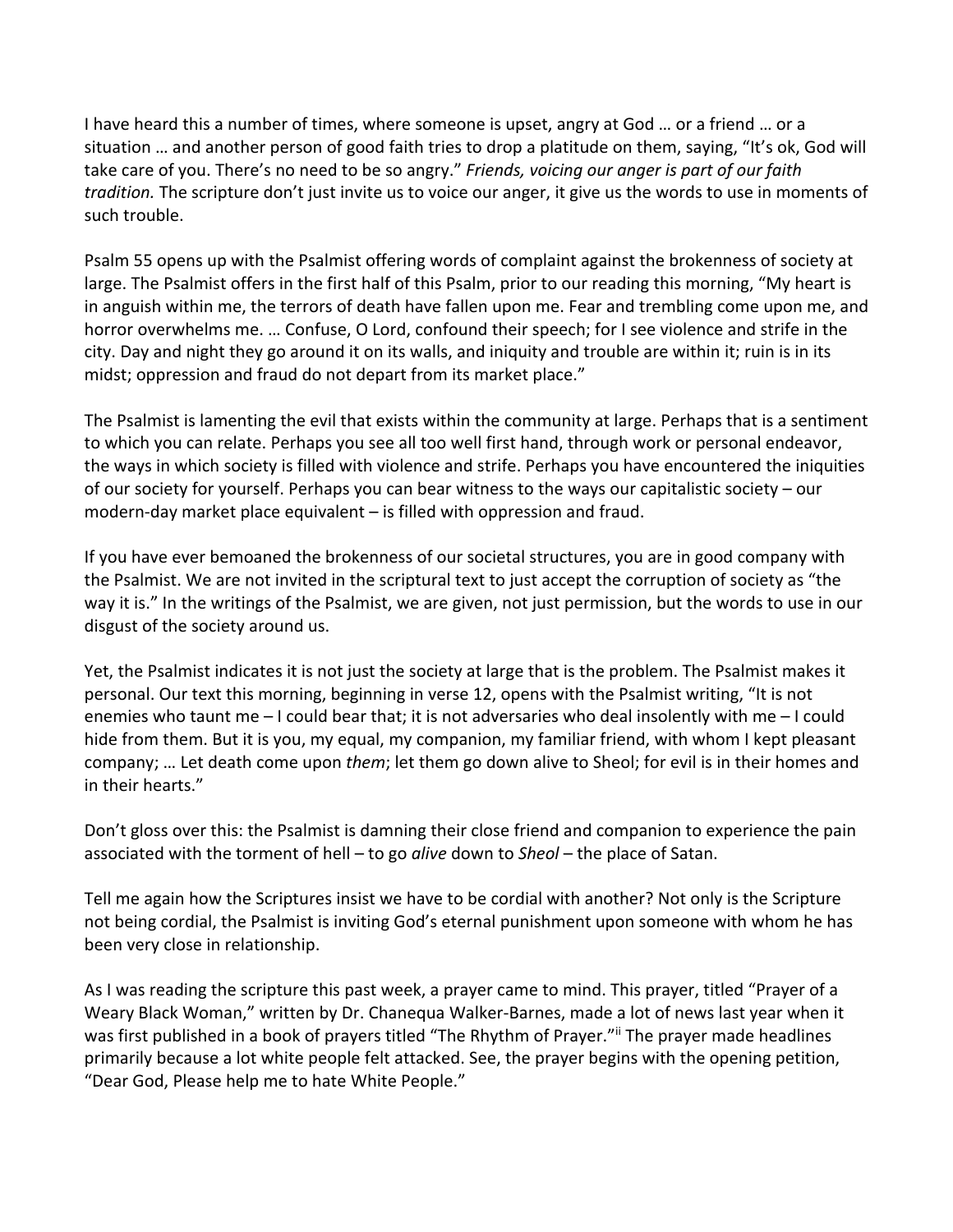Like the Psalmist in their prayer of lament, Dr. Walker-Barnes was offering a petition of angst and pain.

Also, like the Psalmist, Dr. Walker-Barnes makes a distinction in her prayer about specifically whom she is speaking. She goes through a variety of persons, saying, "I am not talking about the White antiracist allies … who are so committed to fighting White supremacy that their own lives bear the wounds of its scars." She also says, "I'm not even talking about the ardent racists … who open fire on Black churchgoers, or who plot acts of racial terrorism hoping to start a race war."

Like the Psalmist, Dr. Walker-Barnes specifies that it is not the larger society of people who carry the weight of her disgust. She specifies, like the Psalmist, that it is not the enemies or adversaries, but her companions, the equals, those with whom she keeps pleasant company. She writes, "My prayer is that you would help me to hate the other White people – you know, the nice ones. … The people who are happy to have me over for dinner but alert the neighborhood watch anytime an unrecognized person of color passes their house. … The people who politely tell us that we can leave when we call out the racial microaggressions we experience in their ministries. … Those whose unexamined White supremacy bubbles up at times I'm not expecting it, when I have my guard down and my heart open."

Dr. Walker-Barnes laments the real and tangible pain that comes through relationships with those who do not see the ongoing, systemic, and tangible racial inequity present in our nation. She is asking for God to allow her to have hate for those who harm her with their words and actions. She is lamenting and naming her pain, and inviting God to be present in her anger – a practice used often by the Psalmist.

It is the pain of our everyday lives that the Psalmist is offering in Psalm 55 as a witness in complaint before God. It is the pain of our real, lived experiences that cuts the closest to the heart. It is not the blatant acts of evil that hurt us most, as devastating as they are, it is the unexpected lack of faithfulness from those with whom we are most closely associated that carries the greatest burden.

This is the prayer of the Psalmist. "My companion laid hands on a friend and violated a covenant with me with speech smoother than butter, but with a heart set on war; with words that were soften than oil, but in fact were drawn swords."

It is not the blatant hatred of those *overt* in their prejudice that the Psalmist laments; it is the friend who speaks as if everything is ok, but whose actions are as one who does not understand the tyranny of their own existence. The scholar, James L. Mays, reminds us that even "Jesus knew the anguish of betrayal by one who belonged to his own circle, and the anguish in the language of the psalm tells us how the betrayal hurt."

It is part of the practice of our faith to offer our lament before God. And though we often limit our lament to the spiritual forces of wickedness in the world, especially in communities of privilege where the greatest assault on our personal self is the threat of less privilege, it is common of the Psalmist and of the saints of our faith to come before the Lord with prayers that name the physical pains of life. Whether the pains are brought upon us by another, or experienced in the society at large, we have a witness in our ancestors of the faith that guides and instructs our petitioning before God.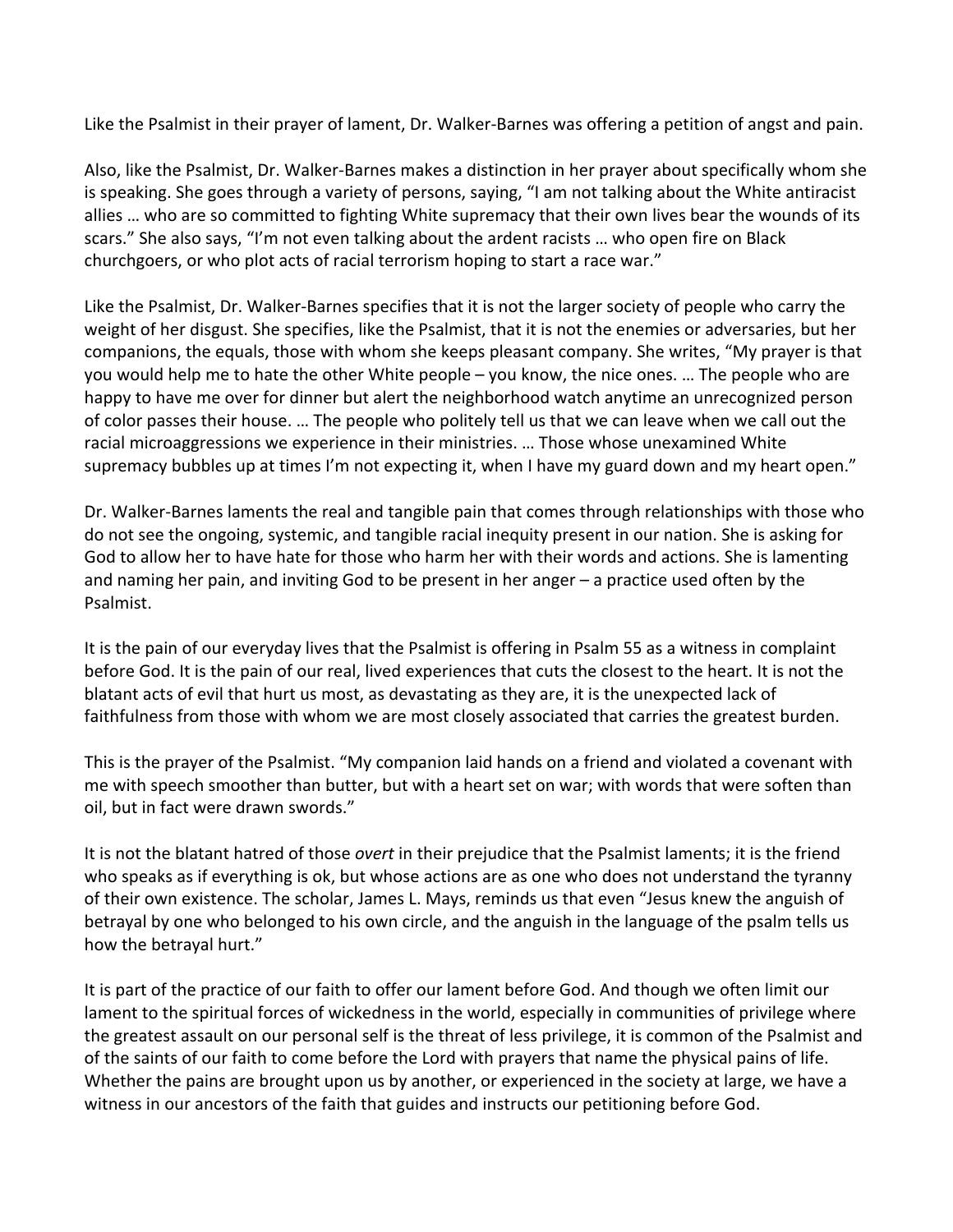In Tindley's hymn, these concerns are named as real and tangible burdens. "If the world withhold from you its silver and gold, and you have to get along with meager fare." … "If your body suffers pain and your health you can't regain, and your soul is sinking in despair." … "When your enemies assail and your heart begins to fail, don't forget that God in heaven answers prayer." … "When your youthful days are gone and old age is stealing on, and your body bends beneath the weight of care." … Tindley is not offering lament of spiritual woes; Tindley is talking about the real and tangible challenges of human life – of corporate life – of systemic and societal brokenness that impacts one's personal life and the life of community at large.

Remember, Tindley was preaching in a low-income community. His hymns take root from his pastoral experience. The community at Tindley's church was diverse in its racial and ethnic identity, but it shared a commonality in facing real financial challenges. Things like food and healthcare would have been a common concern. To sing this hymn with integrity, we must acknowledge the pains of these petitions are real – even if they are not our personal pains. These are pains that are experienced daily by those in our community even still today. And as the apostle Paul says, when anyone suffers we all suffer, for we are all connected as the Body of Christ.

The petitions of the hymn become our own through our incorporation into something greater than our individual selves – these are the prayers and laments of our neighbor, of our siblings, of our community. Whether the prayer is for alleviating suffering and pain, or for God's condemnation of a friend, or even for God's willingness to let us hate the other, the pain is real – the suffering is present – the brokenness is tangible. And as a community connected by the love of God, we share in this pain together.

We share in the pain, we share in the lament, *and* we share in the hope.

These three prayers, the prayer of the Psalmist, the Prayer of Dr. Chanequa Walker-Barnes, and the prayer found in the hymn of Rev. Charles Tindley all conclude in agreement.

The Psalmist, at the conclusion of asking for God's negative actions on their friend, offers in verse 22, "Cast your burden on the Lord, and he will sustain you; he will never permit the righteous to be moved." Dr. Walker-Barnes, at the conclusion of asking God for a heart to hate, offers in conclusion, "I will trust in you, my Lord. You have kept my love and my hope steadfast even when they have trampled on it. … You have lifted my head when it was low and healed my heart when it was wounded." And Rev. Tindley, having named the physical burdens of life, offers in refrain, "Leave it there; take your burden to the Lord and leave it there. If you trust and never doubt, he will surely bring you out; take your burden to the Lord, and leave it there."

We take the prayers of the people, whether of the Psalmist or of Saints past and present, before the Lord in full trust and confidence that the Lord will sustain us. We have a hope in the promise of Christ that God is working in and through us so that we can see justice, that we can alleviate the brokenness, and that we can change the broken systems and structures of society to allow for a greater peace and joy across the broad spectrum of humanity.